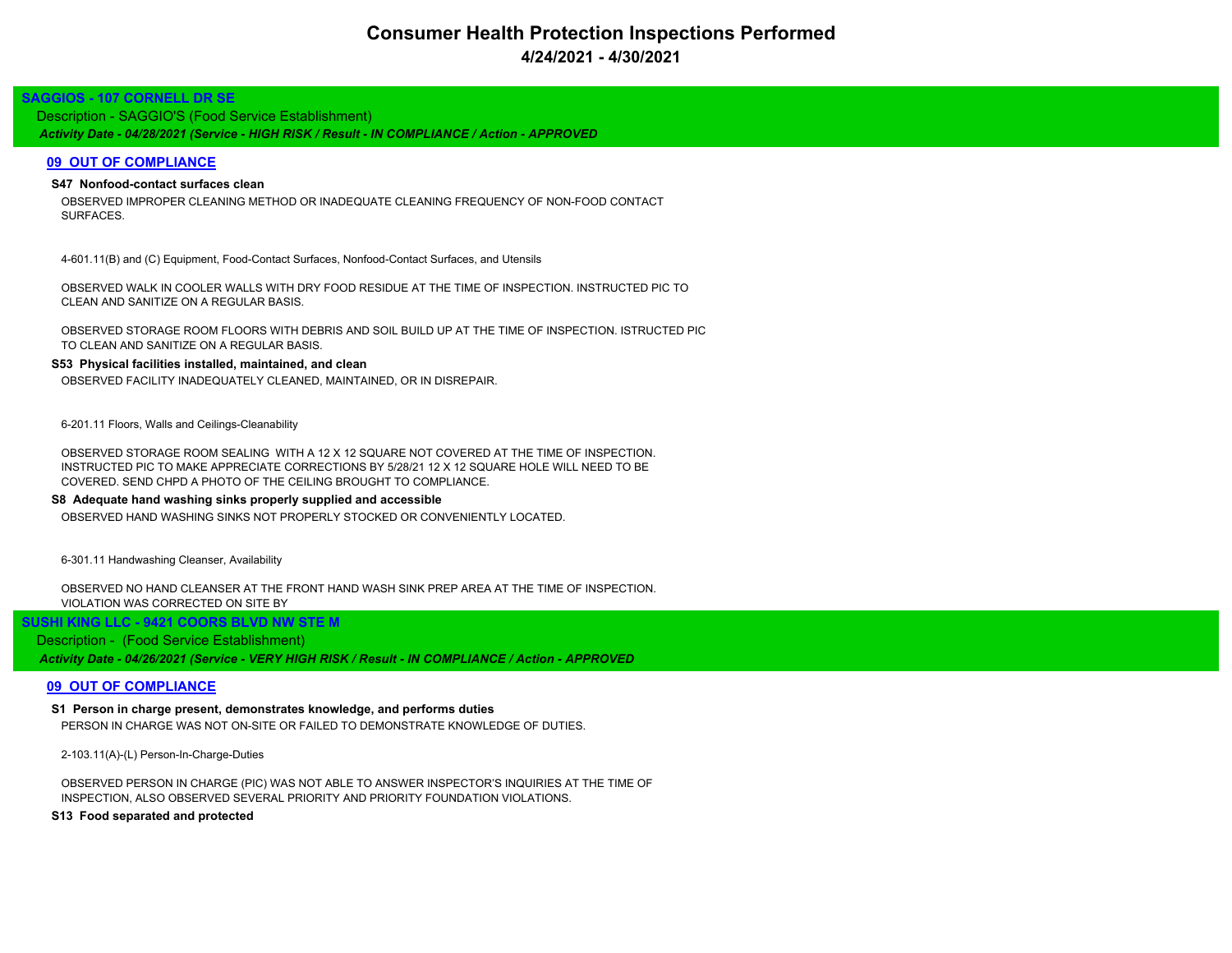OBSERVED FOOD IMPROPERLY STORED, PACKAGED, COVERED, OR LACKING PROTECTION AGAINST CONTAMINATION.

3-302.11 Packaged and Unpackaged Food-Separation, Packaging, and Segregation

OBSERVED FOOD STORED ON THE FLOOR OF FREEZER AT THE TIME OF INSPECTION. INSTRUCTED PIC ALL FOOD MUST STORED AT LEAST 6 INCHES OF THE FLOOR AT THE TIME OF INSPECTION.

OBSERVED WATER LEAK ABOVE ICE MACHINE CREATING CALCIUM BUILD UP ABOVE ICE AT THE TIME OF INSPECTION. INSTRUCTED PIC TO REPAIR LEAK TO PREVENT BUILD UP.

#### **S20 Proper cold holding food temperatures**

OBSERVED IMPROPER COLD HOLDING TEMPERATURES OF POTENTIALLY HAZARDOUS FOODS.

3-501.16(A)(2) and (B) Potentially Hazardous Food (Time/Temperature Control for Safety Food), Hot and Cold Holding

OBSERVED ITEMS HOLDING ABOVE 41 DEGREES FAHRENHEIT AT THE TIME OF INSPECTION. OBSERVED COOKED SHRIMP AT 60 DEGREES F ON ICE NEAR FRYER AT THE TIME OF INSPECTION. VIOLATION CORRECTED ON SITE BY DISCARDING SHRIMP AND DISCUSSION WITH PIC REGARDING PROPER PROCEDURES FOR COLD HOLDING.

#### **S21 Proper date marking and disposition**

OBSERVED DATE MARKED FOOD EXCEEDING TIME LIMIT OR DATE-MARKING IS NOT FOLLOWED.

3-501.17 Ready-To-Eat Potentially Hazardous Food (Time/Temperature Control for Safety Food), Date Marking

OBSERVED FACILITY WITH SEVERAL WRAPPED FISH UNDER FRONT SUSHI BAR MAKE TABLE AT THE TIME OF INSPECTION. VIOLATION CORRECTED ON SITE BY DATE MARKING ALL PROCESSED FOODS AND DISCUSSION WITH PIC REGARDING PROPER PROCEDURES FOR USE BY OR PRODUCTION DATE.

#### **S27 Compliance with variance, specialized process, and HACCP plan**

OBSERVED UNAPPROVED SPECIALIZED FOOD PROCESS USED OR APPROVED VARIANCE NOT FOLLOWED.

8-103.12 Conformance with Approved Procedures

OBSERVED FACILITY NOT FOLLOWING SET PROCEDURES IN HACCP PLAN FOR ACIDIFYING SUSHI RICE AT THE TIME OF INSPECTION. OBSERVED COOKED SUSHI RICE WITHOUT DOCUMENTATION OF PH IN LOG. OBSERVED FACILITY HAS COOKED SUSHI RICE FROM DAY BEFORE STILL IN FACILITY.

INSTRUCTED PIC HACCP PLAN TO ACIDIFY RICE IS SUSPENDED EFFECTIVE 4-26-2021 AND MUST BE RE-INSPECTED FOR VARIANCE APPROVAL OF ACIDIFYING RICE. FACILITY MUST DISCARD RICE EVERY 4 HOURS AFTER COOKING USING TIME CONTROL FOR SAFETY OR KEEP RICE ABOVE 135 DEGREES F.

#### **S4 Proper eating, tasting, drinking, or tobacco use**

OBSERVED EVIDENCE OF EMPLOYEE FOOD, OPEN DRINKS, OR TOBACCO USE IN FOOD PREP AREA.

2-401.11 Eating, Drinking or Using Tobacco

OBSERVED IMPROPER EMPLOYEE DRINKS WATER BOTTLES, AND COLD COFFEE BOTTLE, STORED IN THE REACH IN COOLER AND ON PREP TABLES AT THE TIME OF INSPECTION. ALL EMPLOYEE DRINKS MUST BE IN A CONTAINER WHICH EFFECTIVELY PREVENTS HAND TO MOUTH CONTACT (EX. A CUP WITH A TIGHT- FITTING LID AND STRAW). THEY MUST BE STORED BELOW OR AWAY FROM THE FOOD PREP / STORAGE AREAS. NO EATING OR SMOKING IS ALLOWED IN THE FOOD AREAS.

#### **S41 In-use utensils: properly stored**

OBSERVED IMPROPER STORAGE OF IN-USE UTENSILS DURING PAUSES IN FOOD PREPARATION OR DISPENSING.

3-304.12 In-Use Utensils, Between-Use Storage

OBSERVED FACILITY IS HOLDING IN USE UTENSILS SUCH AS SPOONS IN 70 DEGREE F WATER ON SUSHI BAR AND IN BACK PREP AREA NEAR RICE AT THE TIME OF INSPECTION. INSTRUCTED PIC TO FOLLOW PROPER PROCEDURES FOR IN-USE-UNTENSILS AS LISTED BELOW:

Proper storage of in-use utensils during pauses in food preparation or dispensing. Approved methods include placing utensil in the food with handles above food level; on clean and protected surfaces; under running water to flush particulates; or in clean water at least 135 F.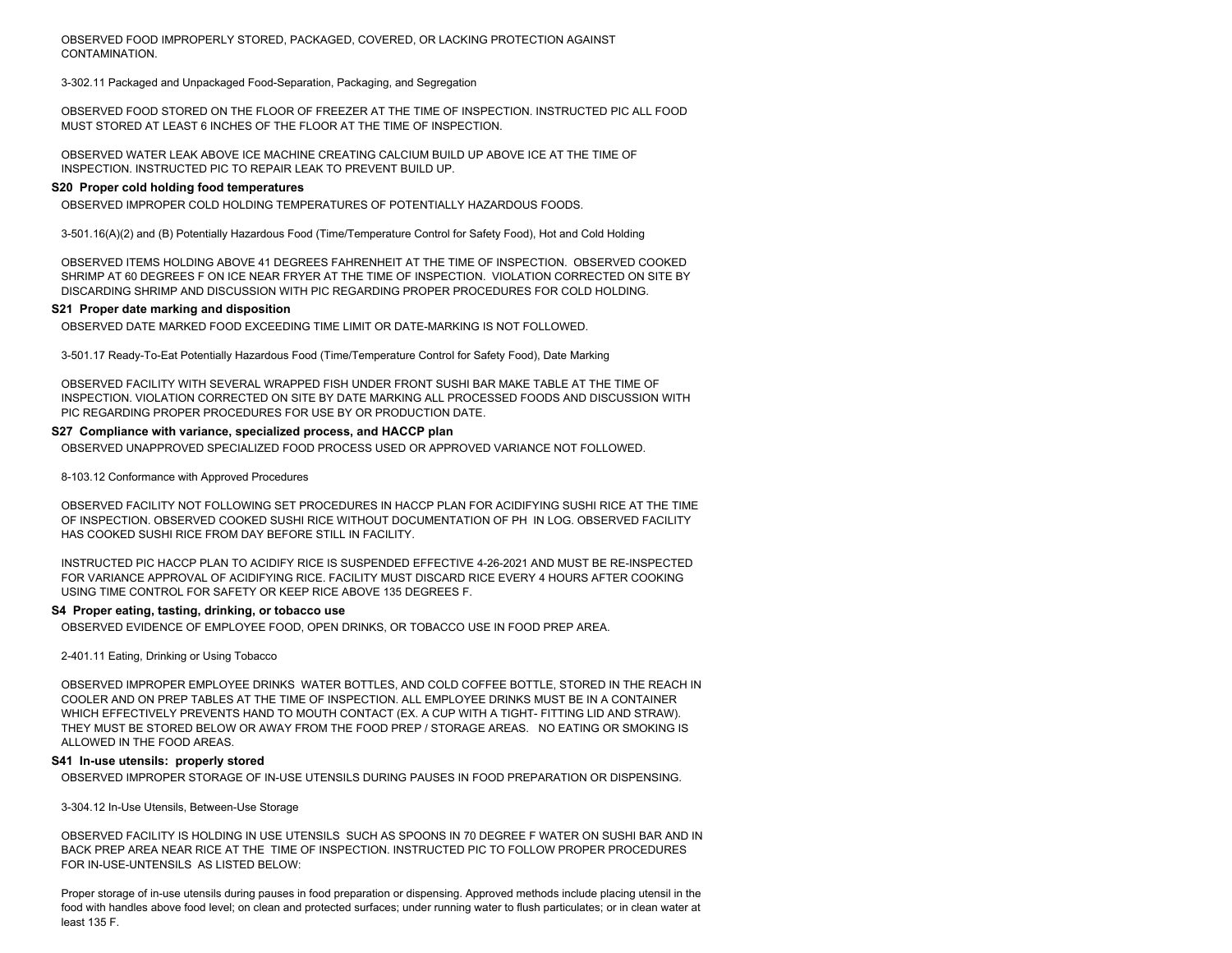### **S47 Nonfood-contact surfaces clean**

OBSERVED IMPROPER CLEANING METHOD OR INADEQUATE CLEANING FREQUENCY OF NON-FOOD CONTACT SURFACES.

4-601.11(B) and (C) Equipment, Food-Contact Surfaces, Nonfood-Contact Surfaces, and Utensils

OBSERVED DEBRIS BUILD UP IN REACH IN COOLERS, RICE MACHINE HANDLES, AND ON FOOD STORAGE RACKS BEHIND FRONT COUNTER AND BACK STORAGE AREAS AT THE TIME OF INSPECTION. INSTRUCTED PIC TO REMOVE DEBRIS AND CLEAN AND SANITIZE ON A REGULAR BASIS TO PREVENT BUILD UP.

#### **S49 Plumbing installed; proper backflow devices**

OBSERVED PLUMBING SYSTEM HAS NOT BEEN PROPERLY INSTALLED OR IS UNPROTECTED FROM CONTAMINATION.

5-205.15 System Maintained in Good Repair

OBSERVED DEBRIS BUILD UP IN FLOOR DRAINS BEHIND FRONT COUNTER AND IN KITCHEN AT THE TIME OF INSPECTION. INSTRUCTED PIC TO REMOVE DEBRIS FROM DRAIN COVER TO PREVENT BUILD AND NOT ATTRACT PEST AND INSECTS.

#### **S53 Physical facilities installed, maintained, and clean**

OBSERVED FACILITY INADEQUATELY CLEANED, MAINTAINED, OR IN DISREPAIR.

6-201.12 Floors, Walls, and Ceilings, Utility Lines

OBSERVED DEBRIS AND BUILD UP BEHIND AND UNDER EQUIPMENT IN THE KITCHEN AT THE TIME OF INSPECTION. INSTRUCTED PIC THAT A REGULAR CLEANING SCHEDULE SHOULD BE ESTABLISHED AND FOLLOWED TO MAINTAIN THE FACILITY IN A CLEAN AND SANITARY MANNER NOT TO ATTRACT INSECTS, RODENTS AND OTHER PESTS.

#### **S54 Adequate ventilation and lighting; designated areas used**

OBSERVED INADEQUATE VENTILATION, LIGHTING, OR STORAGE OF PERSONAL BELONGINGS.

6-305.11 Designation-Dressing Areas and Lockers

OBSERVED EMPLOYEE BELONGINGS SUCH AS BACK BACKS, JACKETS AND PRESCRIPTION MEDICATION STORED ON FOOD STORAGE RACKS AT THE TIME OF INSPECTION. INSTRUCTED PIC TO REMOVE ITEMS AND STORE IN DESIGNATED AREA AWAY FROM FOOD AND FOOD CONTACT SURFACES.

#### **S58 Result of complaint investigation**

No evidence observed at the time of inspection to substantiate complaint OF MAGGOTS in facility.

# **OLYMPIA CAFE - 2210 CENTRAL AV SE**

*Activity Date - 04/28/2021 (Service - HIGH RISK / Result - IN COMPLIANCE / Action - APPROVED* Description - OLYMPIA CAFE (Food Service Establishment)

### **09 OUT OF COMPLIANCE**

#### **S13 Food separated and protected**

OBSERVED FOOD IMPROPERLY STORED, PACKAGED, COVERED, OR LACKING PROTECTION AGAINST CONTAMINATION.

3-302.11 Packaged and Unpackaged Food-Separation, Packaging, and Segregation

OBSERVED IN THE WALK IN COOLER RAW BEEF AND RAW CHICKEN STORED ON THE COOLER FLOOR AT THE TIME OF INSPECTION. INSTRUCTED PIC TO PLACE ALL FOOD ITEMS SIX INCHES OFF THE FLOOR.

#### **S14 Food-contact surfaces: cleaned and sanitized**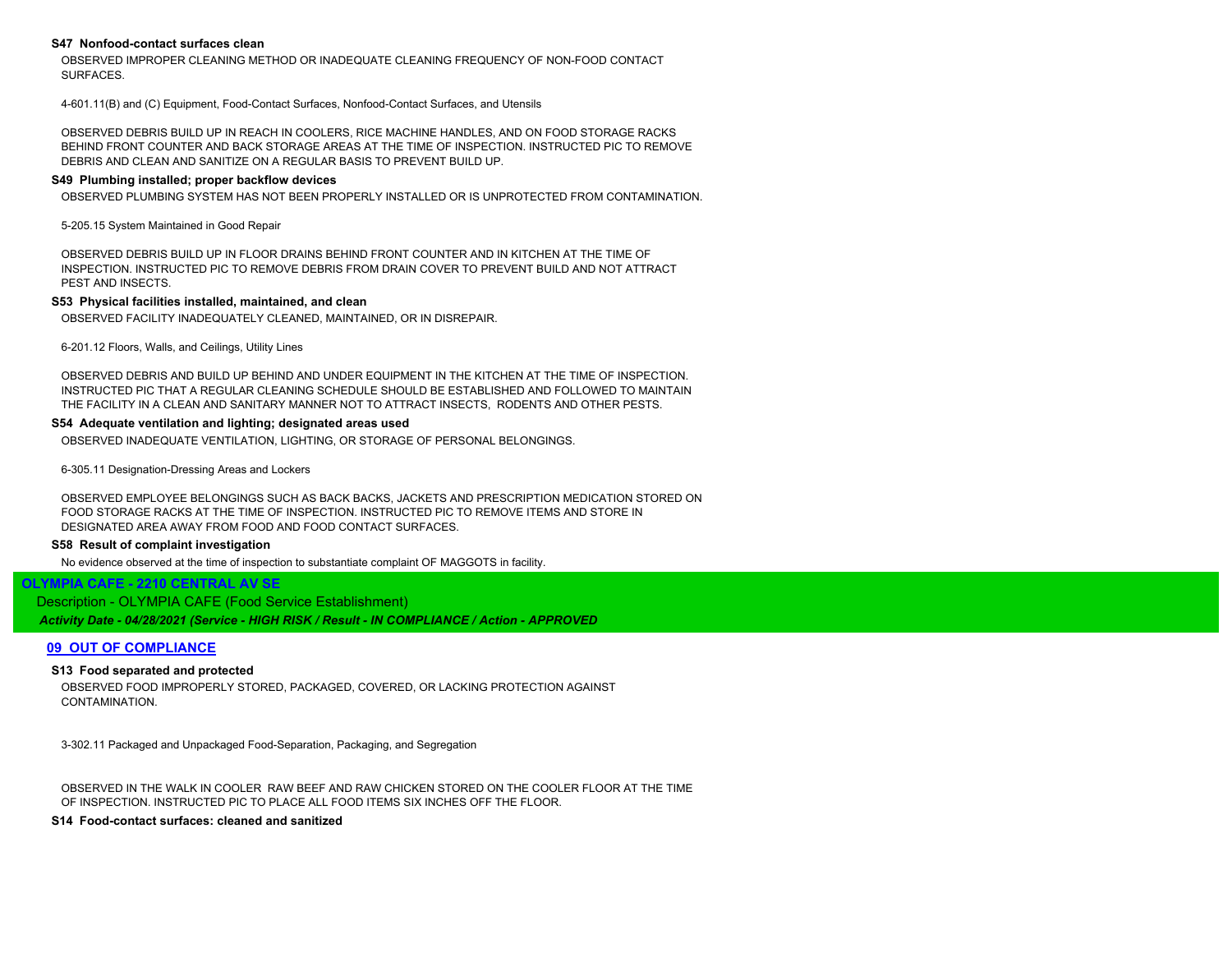4-601.11(A) Equipment, Food-Contact Surfaces, Nonfood-Contact Surfaces, and Utensils

OBSERVED INTERIOR OF THE REACH REFRIGERATOR WITH DEBRIS AND SOIL BUILD UP AT THE TIME OF INSPECTION. INSTRUCTED PIC TO CLEAN AND SANITIZE REFRIGERATORS ON A REGULAR BASIS.

 OBSERVED CHEMICAL DISH MACHINE IS TESTED AT LESS THAN 50 PPM CHLORINE AT THE TIME OF INSPECTION. INSTRUCTED PIC TO MAKE APPROPRIATE CORRECTIONS BY 4/30/21 SANITIZER CONCENTRATION WILL NEED TO REACH A LEVEL OF 50 PPM CHLORINE. SEND CHPD A PHOTO OF THE DISH MACHINE BROUGHT TO COMPLIANCE.

#### **S20 Proper cold holding food temperatures**

OBSERVED IMPROPER COLD HOLDING TEMPERATURES OF POTENTIALLY HAZARDOUS FOODS.

3-501.16(A)(2) and (B) Potentially Hazardous Food (Time/Temperature Control for Safety Food), Hot and Cold Holding

OBSERVED AT THE MAKE TABLE TAHITI SALAD, CUT TOMATOES HUMMUS HOLDING ABOVE 41 DEGREES FAHRENHEIT AT THE TIME OF INSPECTION. VIOLATION CORRECTED ON SITE BY DISCARDING AND DISCUSSION WITH PIC REGARDING PROPER PROCEDURES

#### **S26 Toxic substances properly identified, stored, and used**

OBSERVED TOXIC SUBSTANCES ARE NOT PROPERLY IDENTIFIED, STORED, OR USED.

7-204.11 Sanitizers, Criteria-Chemicals

 OBSERVED SANITIZER BUCKETS ARE TESTED ABOVE COMPLIANCE IN SANITIZER CONCENTRATION AT THE TIME OF INSPECTION. VIOLATION WAS CORRECTED ON SITE BY EMPLOYEE REMAKING THE SANITIZER. SANITIZER CONCENTRATION TESTED AT 100 PPM CHLORINE.

#### **S36 Insects, rodents, and animals not present**

OBSERVED HARBORAGE, EVIDENCE, OR PRESENCE OF RODENTS, INSECTS, AND ANIMALS IN FACILITY.

6-202.15 Outer Openings, Protected

 OBSERVE GAP AT REAR ENTRY DOOR AT THE TIME OF INSPECTION. INSTRUCTED PIC TO MAKE APPROPRIATE CORRECTIONS BY BY 6/28/21. BOTTOM OF DOOR MUST BE SEALED SO THERE IS NO ENTRY WAY FOR RODENTS TO ENTER INTO THE FACILITY. SEND CHPD A PHOTO OF THE OF THE REAR ENTRY DOOR BROUGHT TO COMPLIANCE. WAS NOTED ON 10/15/20.

#### **S45 Food and non-food contact surfaces cleanable, properly designed, constructed, and used**

OBSERVED FOOD AND NON-FOOD CONTACT SURFACES IMPROPERLY DESIGNED, CONSTRUCTED, INSTALLED, USED, OR NOT KEPT IN GOOD REPAIR.

4-101.11 Characteristics-Materials for Construction and Repair

OBSERVED GASKETS ON THE FREEZERS AND REFRIGERATORS TORN AT THE TIME OF INSPECTION. INSTRUCTED PIC TO MAKE APPROPRIATE CORRECTIONS BY 6/28/21 ALL GASKET WILL NEED TO BE REPLACED SEND CHPD A PHOTO OF THE FREEZERS AND REFRIGERATORS BROUGHT TO COMPLIANCE.

**S47 Nonfood-contact surfaces clean**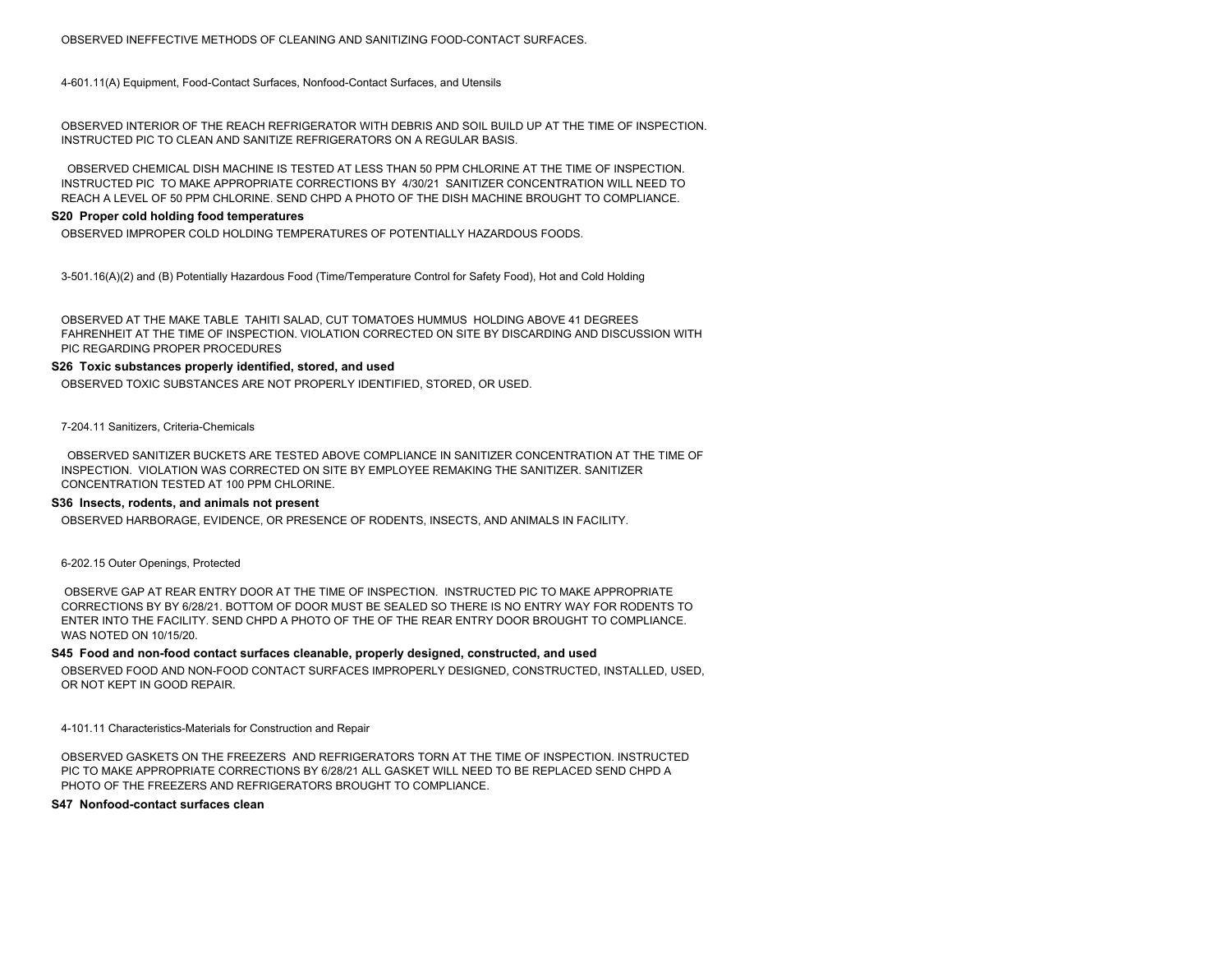OBSERVED IMPROPER CLEANING METHOD OR INADEQUATE CLEANING FREQUENCY OF NON-FOOD CONTACT SURFACES.

4-602.13 Nonfood Contact Surfaces

OBSERVED COOLER FLOORS WITH DEBRIS AND SOIL BUILD UP AT THE TIME OF INSPECTION. INSTRUCTED PIC TO CLEAN AND SANITIZE ON A REGULAR BASIS.

#### **S53 Physical facilities installed, maintained, and clean**

OBSERVED FACILITY INADEQUATELY CLEANED, MAINTAINED, OR IN DISREPAIR.

6-201.11 Floors, Walls and Ceilings-Cleanability

OBSERVED FLOORS, WALLS ARE IN NEED OF REPAIR AT THE TIME OF INSPECTION. INSTRUCTED PIC TO MAKE APPROPRIATE CORRECTIONS BY 6/28/21 WALLS AND FLOORS WILL NEED TO BE BROUGHT TO COMPLIANCE . SEND CHPD A PHOTO OF THE FLOORS AND WALLS BROUGHT TO COMPLIANCE.

# **MENAUL SCHOOL CAFETERIA - 301 MENAUL BLVD NE** Description - MENAUL HIGH SCHOOL CAFETERIA (School)

*Activity Date - 04/28/2021 (Service - VERY HIGH RISK / Result - IN COMPLIANCE / Action - APPROVED*

# **EL PATRON - 10551 MONTGOMERY BLVD NE**

*Activity Date - 04/27/2021 (Service - HIGH RISK / Result - IN COMPLIANCE / Action - APPROVED* Description - EL PATRON RESTAURANT (Food Service Establishment)

# **09 OUT OF COMPLIANCE**

### **S20 Proper cold holding food temperatures**

OBSERVED IMPROPER COLD HOLDING TEMPERATURES OF POTENTIALLY HAZARDOUS FOODS. 3-501.16(A)(1) Potentially Hazardous Food (Time/Temperature Control for Safety Food), Hot and Cold Holding

OBSERVED FOOD SUCH AS SALSA TEMPING AT 50 DEGREES, BEANS 50 DEGREES, FISH 48 DEGREES IN WALK IN AT TIME OF INSPECTION.

VIOLATION ADDRESSED WITH PIC SUGGESTED THAT ALL FOOD NOT AT PROPER TEMPERATURE BE DISCARDED AND DISCUSSION OF PROPER HOLD TEMPS.

#### **S21 Proper date marking and disposition**

OBSERVED DATE MARKED FOOD EXCEEDING TIME LIMIT OR DATE-MARKING IS NOT FOLLOWED. 3-501.17 Ready-To-Eat Potentially Hazardous Food (Time/Temperature Control for Safety Food), Date Marking

OBSERVED CONTAINERS OF BEANS, AND FISH IN WALKIN WITH NO DATE MARKING AT TIME OF INSPECTION. VIOLATION CORRECTED ON SITE BY PERSON IN CHARGE DISCARDING FOOD. INSTRUCTED THE PERSON IN CHARGE TO DATE MARK ALL FOODS IN THE WALK IN COOLER IN ORDER TO PREVENT FROM SERVING EXPIRED FOODS NOT TO EXCEED MORE THAN SEVEN DAYS.

#### **S47 Nonfood-contact surfaces clean**

OBSERVED IMPROPER CLEANING METHOD OR INADEQUATE CLEANING FREQUENCY OF NON-FOOD CONTACT SURFACES. 4-602.13 Nonfood Contact Surfaces

OBSERVED DEBRIS ON CARTS AND EQUIPMENT NOT IN USE AT TIME OF INSPECTION. VIOLATION ADDRESSED INSTRUCTED PIC TO CLEAN ON A REGULAR BASIS.

# **HAMPTON INN - 4412 THE 25 WY NE**

*Activity Date - 04/30/2021 (Service - HIGH RISK / Result - IN COMPLIANCE / Action - APPROVED* Description - HAMPTON INN (Limited Menu)

*Activity Date - 04/30/2021 (Service - ROUTINE FOOD INSPECTION / Result - IN COMPLIANCE / Action - APPROVED* Description - HAMPTON INN (Retail - Self Service & Prepackage Foods)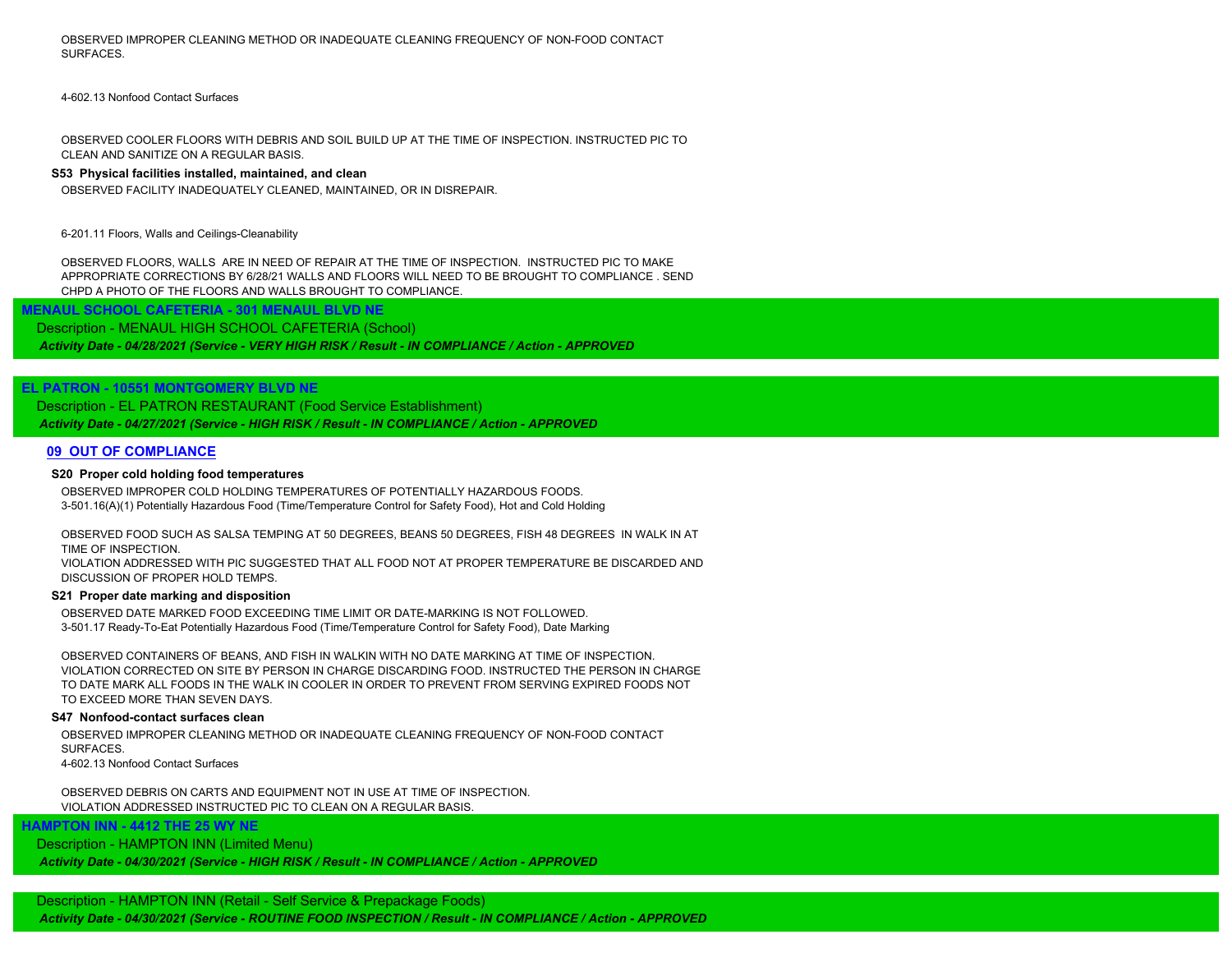# **ASIAN STREET FOOD - 3422 CENTRAL AV SE**

# *Activity Date - 04/30/2021 (Service - VERY HIGH RISK / Result - IN COMPLIANCE / Action - APPROVED* Description - (Food Service Establishment)

## **09 OUT OF COMPLIANCE**

### **S14 Food-contact surfaces: cleaned and sanitized**

OBSERVED INEFFECTIVE METHODS OF CLEANING AND SANITIZING FOOD-CONTACT SURFACES.

4-601.11(A) Equipment, Food-Contact Surfaces, Nonfood-Contact Surfaces, and Utensils

OBSERVED SANITIZER BUCKET IS TESTED BELOW COMPLIANCE LEVEL AT TIME OF INSPECTION. VIOLATION CORRECTED ON SITE BY EMPLOYEE REMAKING THE SANITIZER. SANITIZER CONCENTRATION TESTED AT 200 PPM QUAT.

#### **S20 Proper cold holding food temperatures**

OBSERVED IMPROPER COLD HOLDING TEMPERATURES OF POTENTIALLY HAZARDOUS FOODS.

3-501.16(A)(2) and (B) Potentially Hazardous Food (Time/Temperature Control for Safety Food), Hot and Cold Holding

OBSERVED CUBED RAW SALMON IN THE MAKE TABLE REACH IN 41.4 F AND CUBED SALMON WALK IN COOLER 56.8 F. PIC STATED THAT THE CUBED RAW SALMONS WERE CUBED TWO HOURS PRIOR TO BE PLACED IN THE COOLER AT THE TIME OF INSPECTION. INSTRUCTED PIC TO PLACE SALMONS IN A ICE BATHE IN THE WALK IN COOLER AND BRING TEMPERATURE DOWN BELOW 41 F. ALSO ASK THAT THEY TIME STAMP IT ONCE IT WAS PLACED IN THE COOLER UNCOVERED MONITOR FOR TWO HOURS.

#### **S45 Food and non-food contact surfaces cleanable, properly designed, constructed, and used**

OBSERVED FOOD AND NON-FOOD CONTACT SURFACES IMPROPERLY DESIGNED, CONSTRUCTED, INSTALLED, USED, OR NOT KEPT IN GOOD REPAIR.

4-101.11 Characteristics-Materials for Construction and Repair

OBSERVED FREEZER DOOR GASKETS IN NEED OF REPAIR AT THE TIME OF INSPECTION. INSTRUCTED PIC TO MAKE APPROPRIATE CORRECTIONS BY 5/14/21 GASKETS MUST BE REPLACED. SEND CHPD A PHOTO OF THE FREEZER DOORS BROUGHT TO COMPLIANCE.

#### **S53 Physical facilities installed, maintained, and clean**

OBSERVED FACILITY INADEQUATELY CLEANED, MAINTAINED, OR IN DISREPAIR.

6-201.11 Floors, Walls and Ceilings-Cleanability

OBSERVED WALLS ABOVE THE DISH WASHER IN NEED OF REPAIR AT THE TIME OF INSPECTION. WAS NOTED LAST INSPECTION. INSTRUCTED PIC TO MAKE APPROPRIATE CORRECTIONS BY 5/14/21 . SEND CHPD A PHOTO OF THE WALL BROUGHT TO COMPLIANCE.

 **PUEBLO FRUITS - 3333 LOS ARBOLES AV NE**

Description - PUEBLO FRUITS (Warehouse)

*Activity Date - 04/27/2021 (Service - ROUTINE FOOD INSPECTION / Result - IN COMPLIANCE / Action - APPROVED*

# **DESERT VALLEY BREWING - 3700 ELLISON NW**

Description - DESERT VALLEY BREWING BAR (Bar)

*Activity Date - 04/30/2021 (Service - ROUTINE FOOD INSPECTION / Result - IN COMPLIANCE / Action - APPROVED*

#### **09 OUT OF COMPLIANCE**

**S14 Food-contact surfaces: cleaned and sanitized**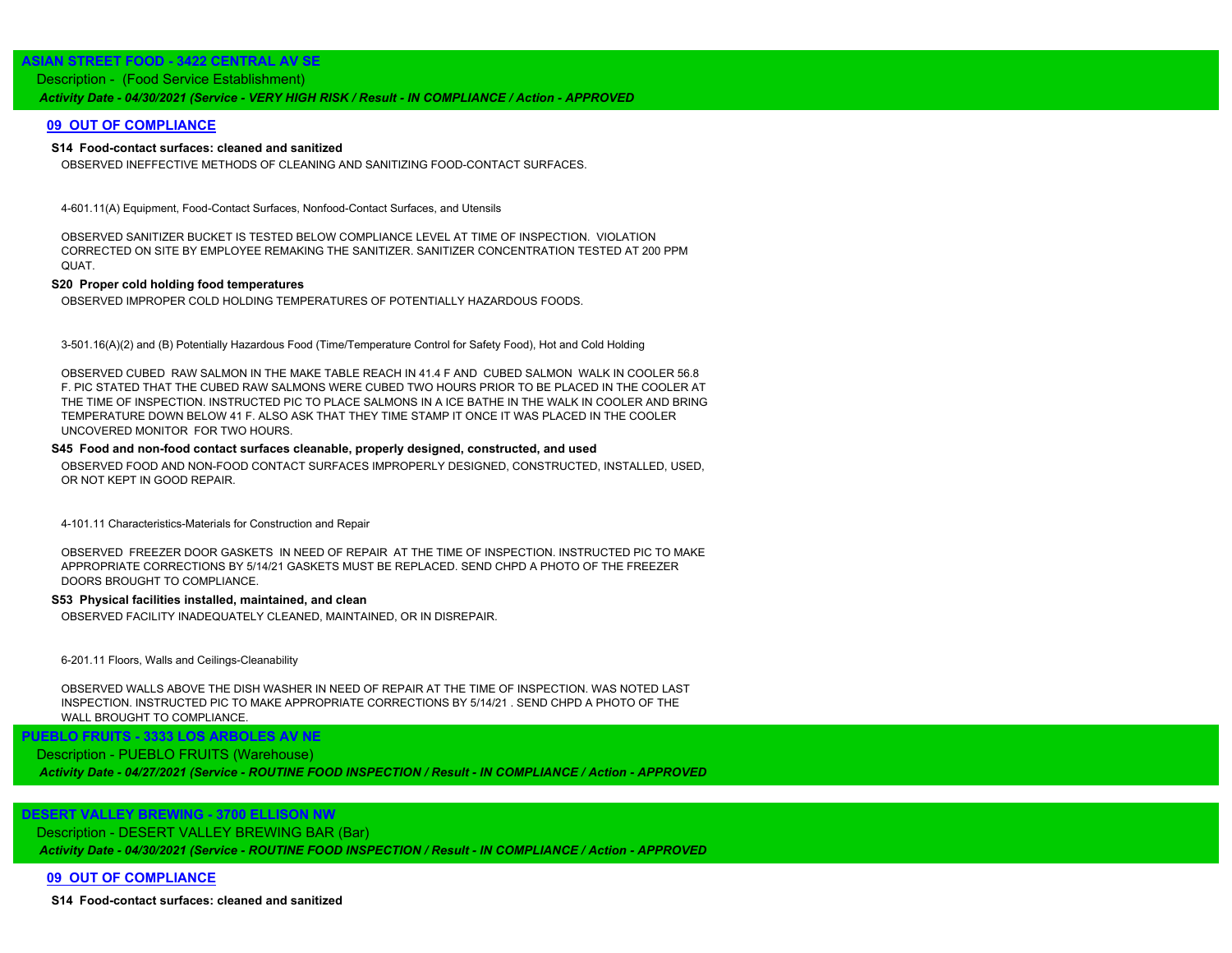OBSERVED INEFFECTIVE METHODS OF CLEANING AND SANITIZING FOOD-CONTACT SURFACES.

4-501.115 Manual Warewashing Equipment, Chemical Sanitization Using Detergent-Sanitizers

OBSERVED NO SANITIZER BUCKET SET UP AT THE TIME OF INSPECTION. INSTRUCTED PIC TO HAVE A SANITIZER BUCKET AVAILABLE ON HAND.

#### **S4 Proper eating, tasting, drinking, or tobacco use**

OBSERVED EVIDENCE OF EMPLOYEE FOOD, OPEN DRINKS, OR TOBACCO USE IN FOOD PREP AREA.

2-401.11 Eating, Drinking or Using Tobacco

OBSERVED IMPROPER (NO LID OR STRAW) DRINKS STORED ON THE FRONT COUNTER PREP-AREA AT THE TIME OF INSPECTION. ALL EMPLOYEE DRINKS MUST BE IN A CONTAINER WHICH EFFECTIVELY PREVENTS HAND TO MOUTH CONTACT (EX. A CUP WITH A TIGHT- FITTING LID AND STRAW). THEY MUST BE STORED BELOW OR AWAY FROM THE FOOD PREP / STORAGE AREAS. NO EATING OR SMOKING IS ALLOWED IN THE FOOD AREAS.

#### **S49 Plumbing installed; proper backflow devices**

OBSERVED PLUMBING SYSTEM HAS NOT BEEN PROPERLY INSTALLED OR IS UNPROTECTED FROM CONTAMINATION.

5-303.12 Protective Cover or Device

OBSERVED FLOOR DRAINS MISSING PROTECTIVE COVER TO PREVENT DRAIN BLOCKAGE AT THE TIME OF INSPECTION.

#### **S58 Result of complaint investigation**

No evidence observed at the time of inspection to substantiate complaint of employee whipping nose and make drinks without washing hands.

Description - DESERT VALLEY BREWING FSE (Food Service Establishment)

*Activity Date - 04/30/2021 (Service - HIGH RISK / Result - IN COMPLIANCE / Action - APPROVED*

## **09 OUT OF COMPLIANCE**

#### **S36 Insects, rodents, and animals not present**

OBSERVED HARBORAGE, EVIDENCE, OR PRESENCE OF RODENTS, INSECTS, AND ANIMALS IN FACILITY.

6-202.15 Outer Openings, Protected

OBSERVED BACK DOOR IN KITCHEN OPEN WITHOUT SCREEN PROTECTION AT THE TIME OF INSPECTION.

#### **S4 Proper eating, tasting, drinking, or tobacco use**

OBSERVED EVIDENCE OF EMPLOYEE FOOD, OPEN DRINKS, OR TOBACCO USE IN FOOD PREP AREA.

2-401.11 Eating, Drinking or Using Tobacco

OBSERVED IMPROPER (NO LID OR STRAW) DRINKS STORED IN THE REACH IN COOLER AT THE TIME OF INSPECTION. ALL EMPLOYEE DRINKS MUST BE IN A CONTAINER WHICH EFFECTIVELY PREVENTS HAND TO MOUTH CONTACT (EX. A CUP WITH A TIGHT- FITTING LID AND STRAW). THEY MUST BE STORED BELOW OR AWAY FROM THE FOOD PREP / STORAGE AREAS. NO EATING OR SMOKING IS ALLOWED IN THE FOOD AREAS.

#### **S53 Physical facilities installed, maintained, and clean**

OBSERVED FACILITY INADEQUATELY CLEANED, MAINTAINED, OR IN DISREPAIR.

6-501.12 Cleaning, Frequency and Restrictions

OBSERVED DEBRIS AND BUILD UP BEHIND AND UNDER EQUIPMENT IN THE KITCHEN AT THE TIME OF INSPECTION. INSTRUCTED PIC THAT A REGULAR CLEANING SCHEDULE SHOULD BE ESTABLISHED AND FOLLOWED TO MAINTAIN THE FACILITY IN A CLEAN AND SANITARY MANNER NOT TO ATTRACT INSECTS, RODENTS AND OTHER PESTS.

#### **S8 Adequate hand washing sinks properly supplied and accessible**

OBSERVED HAND WASHING SINKS NOT PROPERLY STOCKED OR CONVENIENTLY LOCATED.

6-301.12 Hand Drying Provision

OBSERVED NO PAPER TOWELS AT THE TIME OF INSPECTION IN KITCHEN HAND WASH SINK.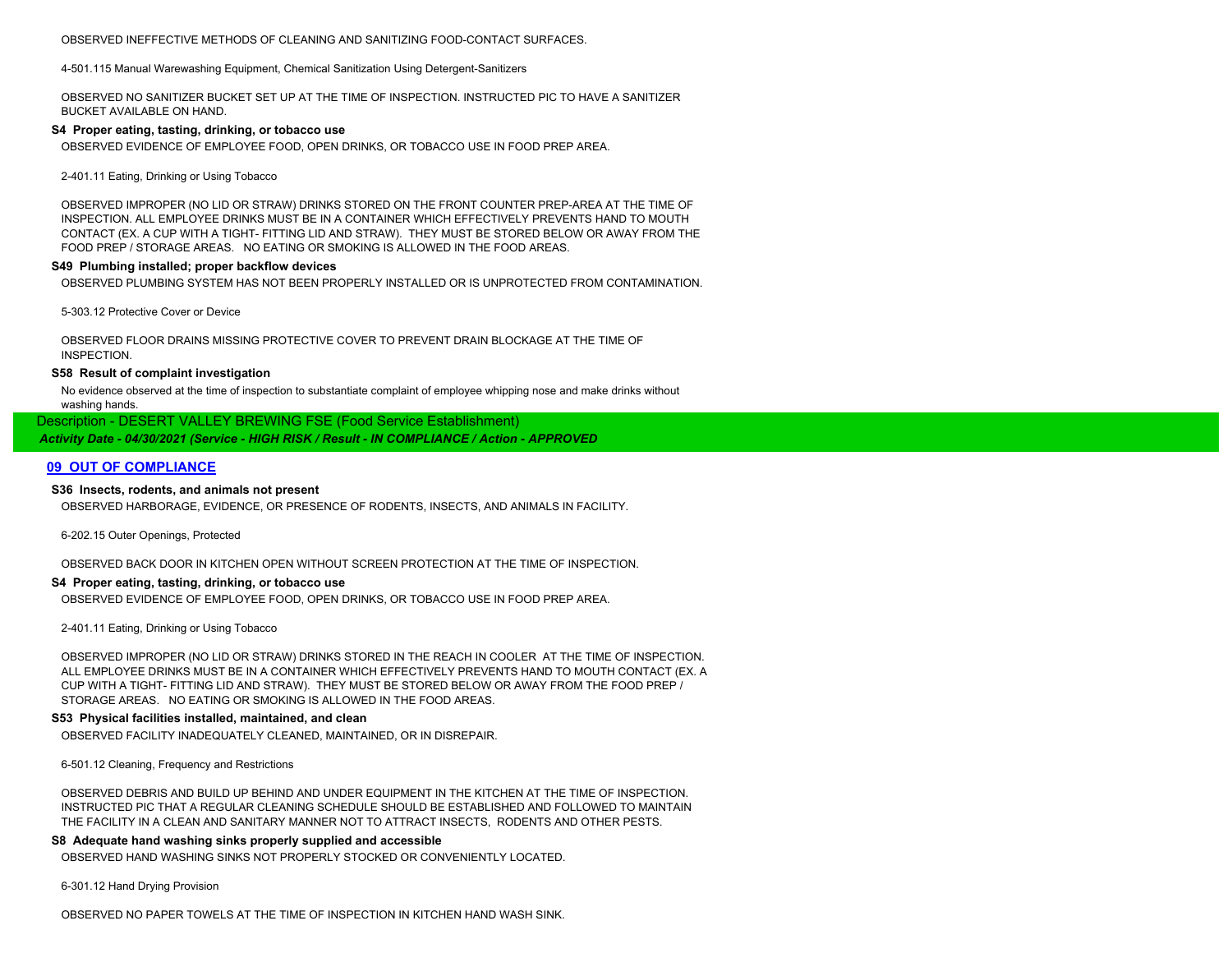# **PUEBLO FRUITS INC - 3333 LOS ARBOLES AV NE**

Description - PUEBLO FRUITS-PROCESSOR (Food Processor)

*Activity Date - 04/27/2021 (Service - VERY HIGH RISK / Result - IN COMPLIANCE / Action - APPROVED*

# **09 OUT OF COMPLIANCE**

# **S43 Single-use/single-service articles: properly stored and used**

OBSERVED SINGLE-USE /SINGLE-SERVICE ITEMS IMPROPERLY STORED OR USED.

4-903.11(A) and (C) Equipment, Utensils, Linens and Single-Service and Single-Use Articles-Storing

OBSERVED SEVERAL BOXES OF SINGLE SERVICE FOOD CONTAINERS STORED DIRECTLY ON THE FLOOR OF THE FRUIT CUTTING ROOM AT THE TIME OF INSPECTION. INSTRUCTED OPERATOR TO RETRAIN EMPLOYEES TO KEEP ALL BOXES OF SINGLE SERVICE FOOD CONTAINERS STORED SIX INCHES ABOVE THE FLOOR AT ALL TIMES.

 **CIELITO LINDO 2 - 5109 CENTRAL AV NW**

*Activity Date - 04/29/2021 (Service - HIGH RISK / Result - IN COMPLIANCE / Action - APPROVED* Description - CIELITO LINDO 2 (Food Service Establishment)

# **09 OUT OF COMPLIANCE**

# **S18 Proper cooling time and temperatures**

OBSERVED IMPROPER COOLING TIME AND TEMPERATURES OF POTENTIALLY HAZARDOUS FOODS.

3-501.14 Cooling

OBSERVED SPANISH RICE BEING IMPROPERLY COOLED IN WALKIN COOLER TEMPING AT 48.5 DEGREES AT THE TIME OF INSPECTION.

VIOLATION WAS ADDRESSED WITH PIC REGARDING PROPER COOLING TEMPERATURES FOOD SHOULD BE DISCARDED.

COOLING INSTRUCTIONS

INSTRUCTED PERSON IN CHARGE TO RAPIDLY COOL AND DOCUMENT ALL POTENTIALLY HAZARDOUS FOODS AND REMINDED PIC THAT PHF (TCS FOODS) SHALL BE RAPIDLY COOLED FROM 135F TO 70 F WITHIN TWO HOURS, AND FROM 70 F TO 41F WITHIN 6 HOURS. COOLING TIME IS NOT TO EXCEED 6 HOURS. COOLING LOG RECOMMENDED AT THIS TIME.

#### **S2 Management, food employee and conditional employee; knowledge, responsibilities and reporting**

PERSON IN CHARGE WAS NOT ON-SITE OR FAILED TO DEMONSTRATE KNOWLEDGE OF DUTIES.

2-103.11(A)-(L) Person-In-Charge-Duties

OBSERVED PERSON IN CHARGE (PIC) WAS NOT ABLE TO ANSWER INSPECTOR'S INQUIRIES AT THE TIME OF INSPECTION.

VIOLATION CORRECTED ON SITE BY DISCUSSION WITH PIC ABOUT THE REPORTABLE ILLNESSES. ALSO GIVING PIC HANDOUT TO POST ON WALL.

## **S26 Toxic substances properly identified, stored, and used**

OBSERVED THREE COMPARTMENT SANI BUCKETS TESTED ABOVE COMPLIANCE IN SANITIZER CONCENTRATION AT THE TIME OF INSPECTION.

VIOLATION CORRECTED ON SITE BY PIC AND DISCUSSION WITH PIC REGARDING PROPER PROCEDURES AND USING TEST STRIPS TO VERIFY CONCENTRATION

# **S35 Food properly labeled; original container**

OBSERVED DATE MARKED FOOD EXCEEDING TIME LIMIT OR DATE-MARKING IS NOT FOLLOWED.

3-501.17 Ready-To-Eat Potentially Hazardous Food (Time/Temperature Control for Safety Food), Date Marking

OBSERVED CONTAINERS OF RICE, SHREDDED CHICKEN, PICO IN WALKIN/REACH IN WITH NO DATE MARKING AT TIME OF INSPECTION.

VIOLATION CORRECTED ON SITE BY PERSON IN CHARGE DISCARDING FOOD. INSTRUCTED THE PERSON IN CHARGE TO DATE MARK ALL FOODS IN THE WALK IN COOLER IN ORDER TO PREVENT FROM SERVING EXPIRED FOODS NOT TO EXCEED MORE THAN SEVEN DAYS.

# **S4 Proper eating, tasting, drinking, or tobacco use**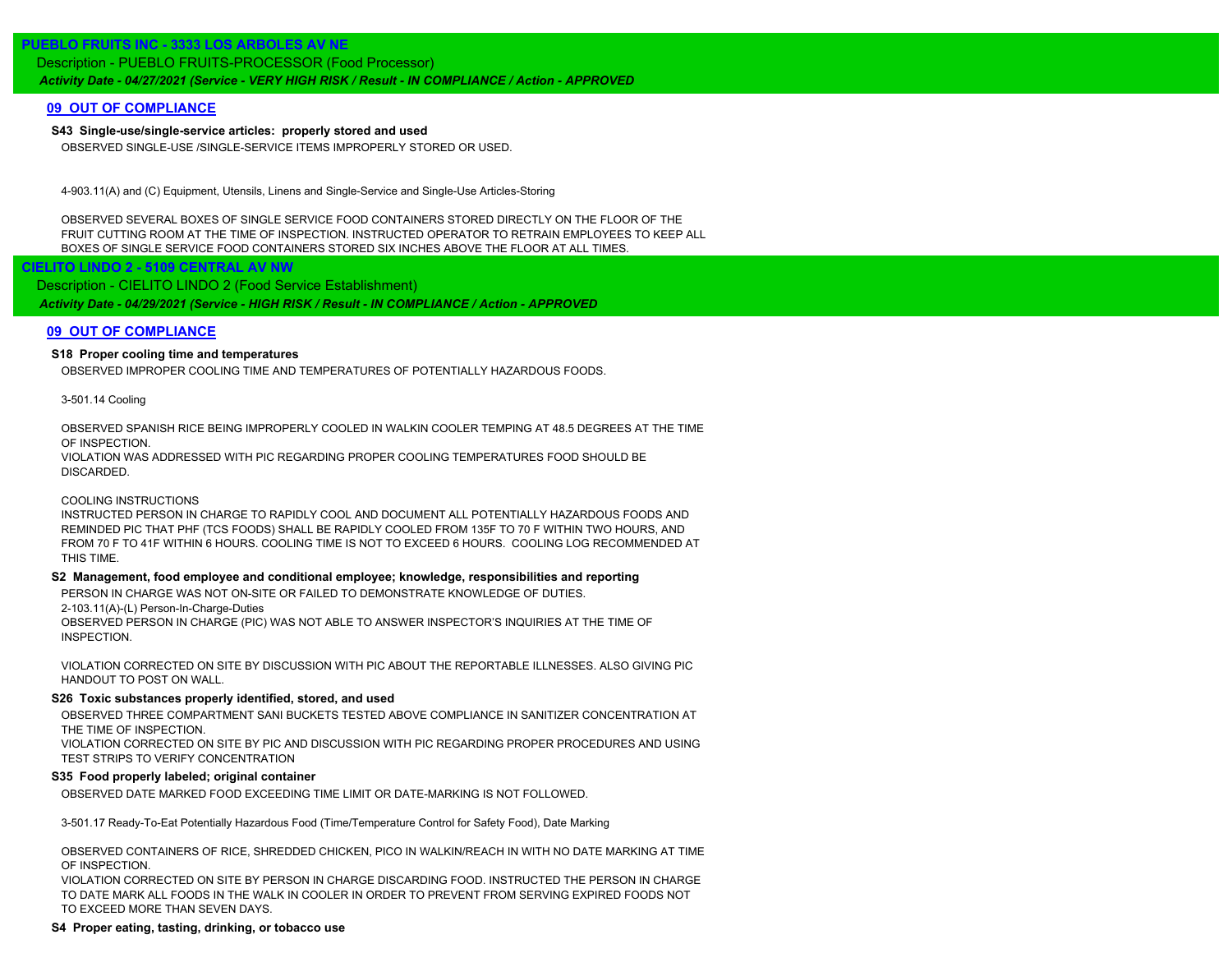#### EVIDENCE OF EMPLOYEE FOOD, OPEN DRINKS, OR TOBACCO USE IN FOOD PREP AREA.

#### 2-401.11 Eating, Drinking or Using Tobacco

OBSERVED IMPROPER WATER BOTTLE (NO LID OR STRAW) DRINK STORED ON THE PREP TABLE AT THE TIME OF INSPECTION.

VIOLATION ADDRESSED AND INSTRUCTED PERSON IN CHARGE THAT ALL EMPLOYEE DRINKS MUST BE IN A CONTAINER THAT CAN EFFECTIVELY PREVENTS HAND TO MOUTH CONTACT. (EX. A CUP WITH A TIGHT- FITTING LID AND STRAW). THEY MUST BE STORED BELOW OR AWAY FROM THE FOOD PREP / STORAGE AREAS. NO EATING OR SMOKING IS ALLOWED IN THE FOOD AREAS IN ORDER TO PREVENT CONTAMINATION BY HANDS

#### **S42 Utensils, equipment and linens: properly stored, dried, and handled**

OBSERVED OR ASSESSED OVERALL STORAGE AND HANDLING OF EQUIPMENT AND UTENSILS IS INAPPROPRIATE.

4-904.11 Kitchenware and Tableware-Preventing Contamination

OBSERVED PLASTIC CUPS, IMPROPERLY STORED (STACKED )OR DRIED AT THE TIME OF INSPECTION. VIOLATION ADDRESSED WITH PIC ON DISCUSSION OF PROPERLY AIR DRYING WARES TO AVOID CROSS CONTAMINATION.

#### **S54 Adequate ventilation and lighting; designated areas used**

OBSERVED INADEQUATE VENTILATION, LIGHTING, OR STORAGE OF PERSONAL BELONGINGS.

6-202.12 Heating, Ventilation, Air Conditioning System Vents

OBSERVED THAT THERE WAS A MISSING AIR VENT COVER AT THE TIME OF INSPECTION. VIOLATION ADDRESSED WITH PIC TO REPLACE VENT COVER.

### **S8 Adequate hand washing sinks properly supplied and accessible**

HAND WASHING SINKS NOT PROPERLY STOCKED OR CONVENIENTLY LOCATED. 5-205.11 Using a Handwashing Sink-Operation and Maintenance OBSERVED HAND SINK WITH CONTAINER WITH LETTUCE INSIDE BASIN AT TIME OF INSPECTION. VIOLATION ADDRESSED ON SITE BY DISCUSSING PROPER PROCEDURES FOR HAND SINKS USAGE.

# **MCDONALDS #220 - 5900 MENAUL BLVD NE** Description - (Food Service Establishment)

*Activity Date - 04/26/2021 (Service - ROUTINE FOOD INSPECTION / Result - IN COMPLIANCE / Action - APPROVED*

#### **09 OUT OF COMPLIANCE**

# **S53 Physical facilities installed, maintained, and clean**

OBSERVED FACILITY INADEQUATELY CLEANED, MAINTAINED, OR IN DISREPAIR.

6-501.12 Cleaning, Frequency and Restrictions

OBSERVED STANDING LIQUID AND DEBRIS ON THE FLOOR AREA BY EQUIPMENT AND WALL IN DRIVE THRU AREA AT THE TIME OF INSPECTION. INSTRUCTED OPERATOR TO CLEAN AND SANITIZE FLOOR ON A REGULAR BASIS.

*Activity Date - 04/28/2021 (Service - HIGH RISK / Result - IN COMPLIANCE / Action - APPROVED* Description - INSOMNIA COOKIES 130 (Food Service Establishment)

# **09 OUT OF COMPLIANCE**

#### **S14 Food-contact surfaces: cleaned and sanitized**

 **INSOMNIA COOKIES 130 - 2132 CENTRAL AV SE A-2**

OBSERVED INEFFECTIVE METHODS OF CLEANING AND SANITIZING FOOD-CONTACT SURFACES.

4-601.11(A) Equipment, Food-Contact Surfaces, Nonfood-Contact Surfaces, and Utensils

OBSERVED THE INTERIOR OF THE REACH IN FREEZER COFFIN WITH EXCESSIVE DEBRIS AND SOIL BUILD UP AT THE TIME OF INSPECTION. INSTRUCTED PIC TO CLEAN AND SANITIZE ON A REGULAR BASIS.

**S47 Nonfood-contact surfaces clean**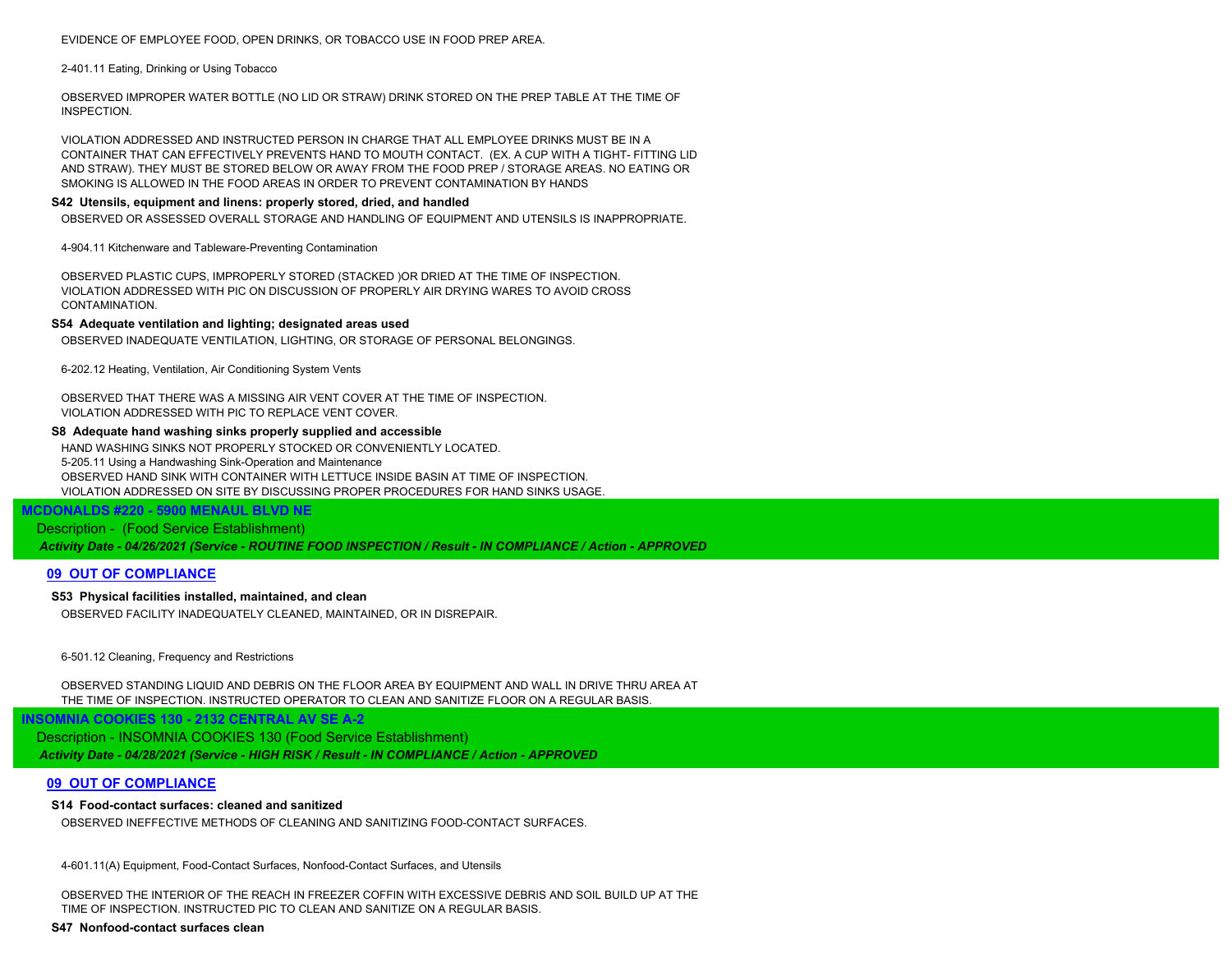OBSERVED IMPROPER CLEANING METHOD OR INADEQUATE CLEANING FREQUENCY OF NON-FOOD CONTACT SURFACES.

4-601.11(B) and (C) Equipment, Food-Contact Surfaces, Nonfood-Contact Surfaces, and Utensils

OBSERVED DEBRIS AND SOIL BUILD UP BEHIND THE REACH IN REFRIGERATOR AND SHELVING AT THE TIME OF INSPECTION. INSTRUCTED PIC TO CLEAN AND SANITIZE ON A REGULAR BASIS.

#### **S55 Permit To Operate**

IT IS UNLAWFUL FOR ANY PERSON TO OPERATE A FOOD ESTABLISHMENT WITHIN THE CITY WHO DOES NOT POSSESS A VALID PERMIT ISSUED FOR THAT FOOD ESTABLISHMENT BY THE ENFORCEMENT AUTHORITY. SUCH PERMIT SHALL BE POSTED IN A CONSPICUOUS LOCATION, AND ONLY SUCH PERSONS WHO COMPLY WITH THE REQUIREMENT OF LAW SHALL RECEIVE AND RETAIN SUCH PERMIT. PERMITS SHALL NOT BE TRANSFERABLE FROM ONE PERSON TO ANOTHER PERSON OR ESTABLISHMENT. PERMITS FOR TEMPORARY FOOD-SERVICE ESTABLISHMENTS SHALL BE ISSUED FOR A PERIOD OF TIME NOT TO EXCEED TWO WEEKS, TO A SPECIFIC PERSON FOR A SPECIFIC LOCATION AND SHALL BE ISSUED ONLY FOR SPECIFIC SPECIAL EVENTS.

### §§ 9-6-1-7 (A) Permits

OBSERVED FACILITY IS OPERATING WITHOUT A CURRENT PERMIT AT THE TIME OF INSPECTION. PERMIT HAD EXPIRED AS OF 12/31/20 . FACILITY HAS 5 DAYS TO MAKE PERMIT CURRENT TO AVOID FURTHER ENFORCEMENT ACTION. RECEIPT OF PERMIT PAYMENT MUST BE SUBMITTED TO CHPD BY 5/5/21.

Description - RAIN TUNNEL CAR SPA (Retail - Prepackage Only)

*Activity Date - 04/27/2021 (Service - ROUTINE FOOD INSPECTION / Result - IN COMPLIANCE / Action - APPROVED*

 **DOUBLETREE BY HILTON AT THE ABQ CONVENTION CENTER - 201 MARQUETTE AV NW**

### Description - LOUNGE 201 (Bar)

*Activity Date - 04/26/2021 (Service - ROUTINE FOOD INSPECTION / Result - IN COMPLIANCE / Action - APPROVED*

#### **09 OUT OF COMPLIANCE**

### **S49 Plumbing installed; proper backflow devices**

 **RAIN TUNNEL CAR SPA - 5401 SEVILLA AV NW**

OBSERVED PLUMBING SYSTEM HAS NOT BEEN PROPERLY INSTALLED OR IS UNPROTECTED FROM CONTAMINATION.

5-205.15 System Maintained in Good Repair

OBSERVED BUILD UP AND DEBRIS IN THE FLOOR DRAIN AT THE TIME OF INSPECTION. INSTRUCTED OPERATOR TO CLEAN AND SANITIZE DRAIN ON A REGULAR BASIS.

Description - COFFEE 505 (Food Service Establishment)

*Activity Date - 04/26/2021 (Service - HIGH RISK / Result - IN COMPLIANCE / Action - APPROVED*

#### **09 OUT OF COMPLIANCE**

# **S39 Wiping cloths: properly used and stored**

OBSERVED WIPING CLOTHS INAPPROPRIATELY STORED, USED, OR HELD IN IMPROPER SANITIZER CONCENTRATION.

3-304.14 Wiping Cloths, Use Limitation

OBSERVED SANITIZER BUCKET TESTING BELOW 200 PPM QUAT AT THE TIME OF INSPECTION. INSTRUCTED OPERATOR TO REMAKE SANITIZER SOLUTION. OBSERVED PERSON IN CHARGE INSTRUCT EMPLOYEE TO REMAKE SANITIZER SOLUTION. VIOLATION CORRECTED ON SITE.

*Activity Date - 04/26/2021 (Service - HIGH RISK / Result - IN COMPLIANCE / Action - APPROVED* Description - ICON BISTRO (Food Service Establishment)

**09 OUT OF COMPLIANCE**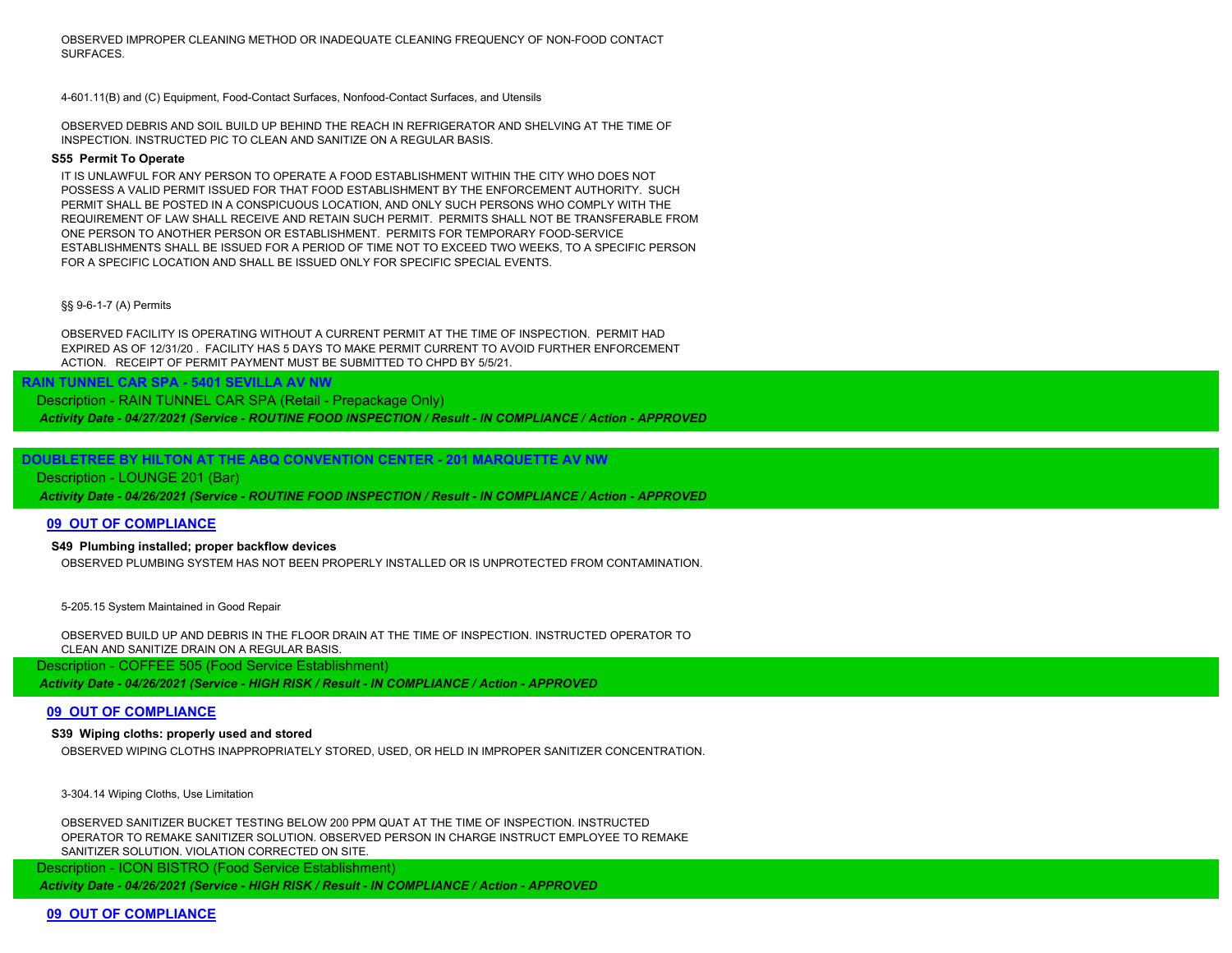#### **S14 Food-contact surfaces: cleaned and sanitized**

OBSERVED INEFFECTIVE METHODS OF CLEANING AND SANITIZING FOOD-CONTACT SURFACES.

4-501.114 Manual and Mechanical Warewashing Equipment, Chemical Sanitization-Temperature, pH, Concentration and Hardness

1. OBSERVED CONCENTRATION OF CHEMICAL SANITIZER SOLUTION IN DISH MACHINE WITHIN USE BELOW THE REQUIRED

RANGE OF 50 TO 100 PPM CHLORINE AT TIME OF INSPECTION. TESTED CONCENTRATION OF CHEMICAL SANITIZER SOLUTION AT 10 PPM CHLORINE. VIOLATION CORRECTED ON SITE BY INFORMING/OBSERVING FOOD EMPLOYEE CEASE USE OF DISH MACHINE, SETTING UP 3 COMPARTMENT SINK WITH HOT SOAPY WATER, RINSE WATER AND CHEMICAL SANITIZER SOLUTION TESTING AT 100 PPM CHLORINE. OPERATOR MUST ALSO CONTACT REPAIR PERSONNEL TO HAVE DISH MACHINE SERVICED. OBSERVED PERSON IN CHARGE CONTACT REPAIR PERSONNEL AND SET UP THREE COMPARTMENT SINK. OPERATOR MUST PROVIDE CHPD WITH VERIFICATION WHEN REPAIRS ARE MADE TO DISH MACHINE.

Description - BANQUET KITCHEN (Food Service Establishment)

*Activity Date - 04/26/2021 (Service - HIGH RISK / Result - IN COMPLIANCE / Action - APPROVED*

# **KILN IT LLC - 5740 NORTH WHISPER RD NW**

*Activity Date - 04/26/2021 (Service - ROUTINE FOOD INSPECTION / Result - IN COMPLIANCE / Action - APPROVED* Description - KILN IT LLC (Retail - Self Service & Prepackage Foods)

#### **09 OUT OF COMPLIANCE**

#### **S55 Permit To Operate**

IT IS UNLAWFUL FOR ANY PERSON TO OPERATE A FOOD ESTABLISHMENT WITHIN THE CITY WHO DOES NOT POSSESS A VALID PERMIT ISSUED FOR THAT FOOD ESTABLISHMENT BY THE ENFORCEMENT AUTHORITY. SUCH PERMIT SHALL BE POSTED IN A CONSPICUOUS LOCATION, AND ONLY SUCH PERSONS WHO COMPLY WITH THE REQUIREMENT OF LAW SHALL RECEIVE AND RETAIN SUCH PERMIT. PERMITS SHALL NOT BE TRANSFERABLE FROM ONE PERSON TO ANOTHER PERSON OR ESTABLISHMENT. PERMITS FOR TEMPORARY FOOD-SERVICE ESTABLISHMENTS SHALL BE ISSUED FOR A PERIOD OF TIME NOT TO EXCEED TWO WEEKS, TO A SPECIFIC PERSON FOR A SPECIFIC LOCATION AND SHALL BE ISSUED ONLY FOR SPECIFIC SPECIAL EVENTS.

§§ 9-6-1-7 (A) Permits

OBSERVED PERMIT HAS EXPIRED

 **THE PHAT BEANER - 111 HERMOSA DR SE** *Activity Date - 04/27/2021 (Service - HIGH RISK / Result - IN COMPLIANCE / Action - APPROVED* Description - THE PHAT BEANER (Mobile Food Unit)

# **BARBACOA EL PRIMO LLC - 413 ADAMS ST SE**

*Activity Date - 04/30/2021 (Service - New Business Inspection / Result - IN COMPLIANCE / Action - APPROVED* Description - BARBACOA EL PRIMO (Mobile Food Unit)

#### **09 OUT OF COMPLIANCE**

# **S26 Toxic substances properly identified, stored, and used**

OBSERVED TOXIC SUBSTANCES ARE NOT PROPERLY IDENTIFIED, STORED, OR USED.

7-204.11 Sanitizers, Criteria-Chemicals

OBSERVED SANITIZER A BUCKET OF SANITIZER STORED ON THE FLOOR AT THE TIME OF INSPECTION. SANITIZER BUCKETS NEED TO BE OFF THE FLOOR SIX INCHES VIOLATION WAS CORRECTED ON SITE BY PIC PLACING THE BUCKET SIX INCHES OFF THE GROUND. SANITIZER CONCENTRATION TESTED AT 100 PPM CHLORINE.

#### **S38 Personal cleanliness**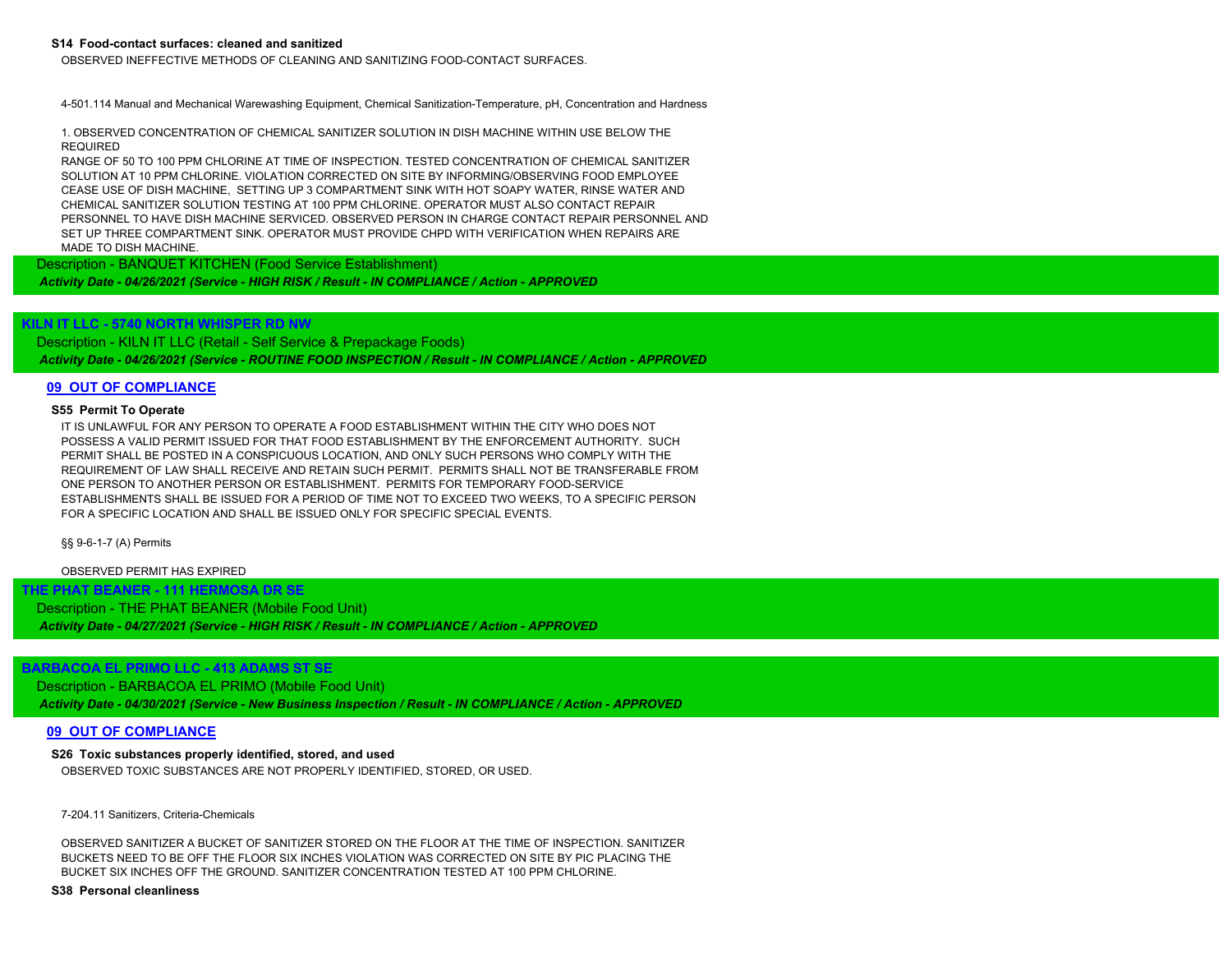OBSERVED PERSONNEL WITHOUT CLEAN OUTER CLOTHING, INAPPROPRIATE HAIR RESTRAINT, USING PROHIBITED JEWELRY, OR INAPPROPRIATE FINGERNAILS.

2-402.11 Effectiveness-Hair Restraints

OBSERVED EMPLOYEE WORKING WITH FOOD WITH HAIR INEFFECTIVELY RESTRAINED AT THE TIME OF INSPECTION. VIOLATION WAS CORRECTED ON SITE BY EMPLOYEE PLACING ON A HAIR RESTRAINT.

## **S4 Proper eating, tasting, drinking, or tobacco use**

OBSERVED EVIDENCE OF EMPLOYEE FOOD, OPEN DRINKS, OR TOBACCO USE IN FOOD PREP AREA.

2-401.11 Eating, Drinking or Using Tobacco

OBSERVED IMPROPER (NO LID OR STRAW) DRINKS AT THE TIME OF INSPECTION. ALL EMPLOYEE DRINKS MUST BE IN A CONTAINER WHICH EFFECTIVELY PREVENTS HAND TO MOUTH CONTACT (EX. A CUP WITH A TIGHT- FITTING LID AND STRAW). THEY MUST BE STORED BELOW OR AWAY FROM THE FOOD PREP / STORAGE AREAS.

#### **S8 Adequate hand washing sinks properly supplied and accessible**

OBSERVED HAND WASHING SINKS NOT PROPERLY STOCKED OR CONVENIENTLY LOCATED.

6-301.14 Handwashing Signage

OBSERVED NO HAND WASH SIGN TO REMIND EMPLOYEES TO WASH THERE HANDS AT THE TIME OF INSPECTION. INSTRUCTED PIC TO PLACE A HAND WASH SIGN BY 5/3/21. SIGN MUST BE POSTED.

# **WHOLE HOG CAFE - 9880 MONTGOMERY BLVD NE**

Description - (Food Service Establishment)

*Activity Date - 04/27/2021 (Service - HIGH RISK / Result - IMMEDIATE CLOSURE / Action - UNSATISFACTORY*

# **09 OUT OF COMPLIANCE**

### **S26 Toxic substances properly identified, stored, and used**

OBSERVED TOXIC SUBSTANCES ARE NOT PROPERLY IDENTIFIED, STORED, OR USED. **SEPARATION** 7-201.11 Separation-Storage OBSERVED GLASS CLEANER STORED NEAR MAKE LINE AT THE TIME OF INSPECTION. ALL CHEMICALS MUST BE STORED BELOW OR AWAY FROM ALL FOOD AND CLEAN WARES VIOLATION CORRECTED BY RE-LOCATING BUCKET IN ORDER TO PREVENT CROSS CONTAMINATION AT TIME OF INSPECTION.

7-203.11 Poisonous or Toxic Material Containers-Container Prohibitions OBSERVED HOME PEST CONTROL SPAY IN KITCHEN NEAR DESK AND FLOOR DRAIN AT TIME OF INSPECTION. VIOLATION ADDRESSED WITH PIC INSTRUCTED TO SEEK A PROFESSIONAL PEST CONTROL PROVIDER.

#### **S31 Proper cooling methods used; adequate equipment for temperature control**

OBSERVED IMPROPER COOLING METHODS OR INADEQUATE EQUIPMENT FOR TEMPERATURE CONTROL. 4-301.11 Cooling, Heating, and Holding Capacities-Equipment

OBSERVED REACH IN TEMPING AT 50 DEGREES AT TIME OF INSPECTION. VIOLATION ADDRESSED WITH PIC INSTRUCTED TO KEEP COOLERS AT 41 DEGREES AND BELOW.

**S36 Insects, rodents, and animals not present**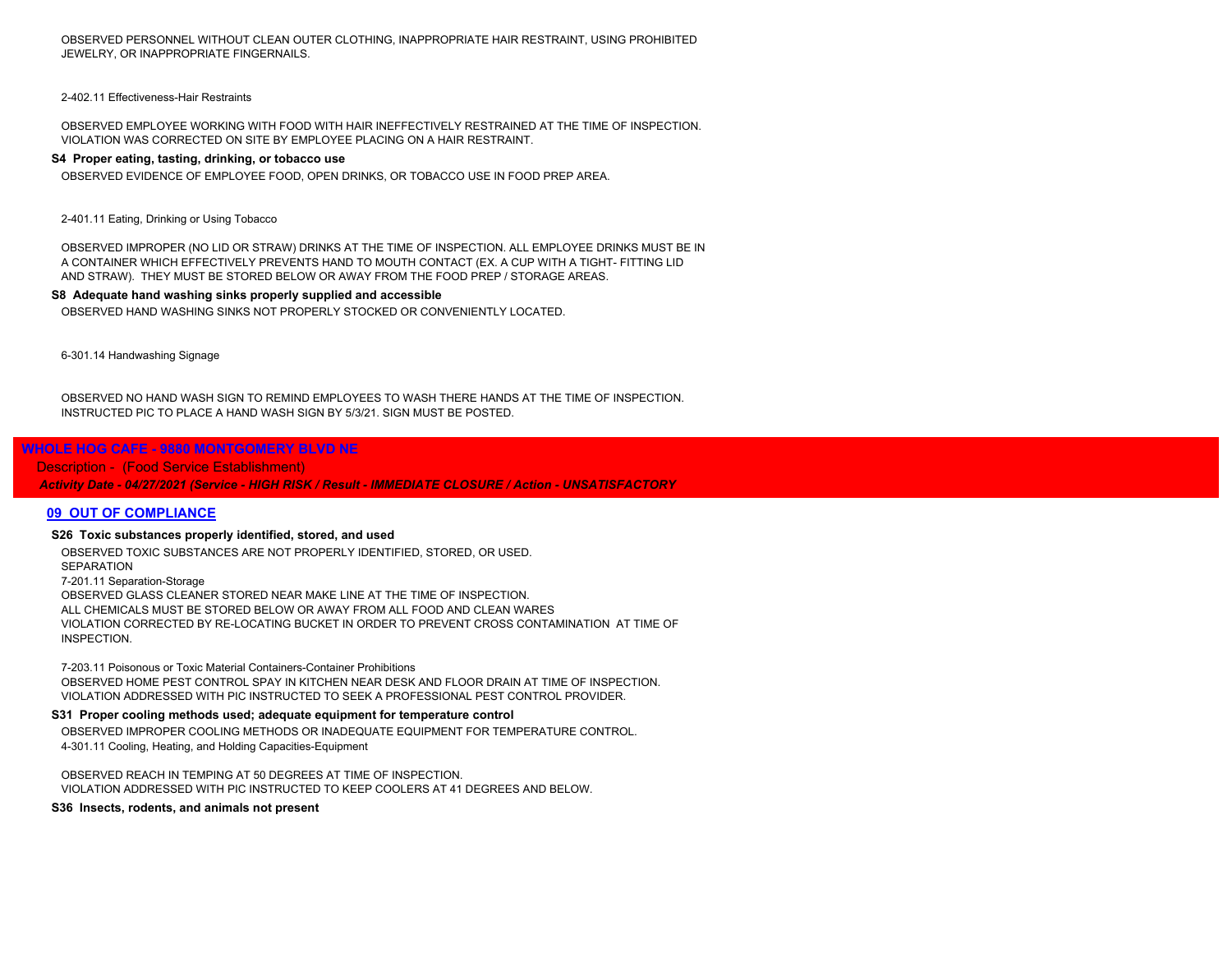OBSERVED HARBORAGE, EVIDENCE, OR PRESENCE OF RODENTS, INSECTS, AND ANIMALS IN FACILITY. 6-501.111 Controlling Pests

OBSERVED LIVE ROACHES GOING BEHIND SOAP DISPENSERS, FIRST AIDE AND SIGNAGE ON WALL NEAR WALK IN. VIOLATION ADDRESSED WITH PIC AT TIME OF INSPECTION.

#### 6-202.16 Exterior Walls and Roofs, Protective Barrier

OBSERVED BACK METAL EXIT DOOR WITH HOLES WHICH WILL ALLOWED FOR PEST ENTRY AT TIME OF INSPECTION. VIOLATION ADDRESSED WITH PIC INSTRUCTED TO MAKE REPAIRS.

#### **S45 Food and non-food contact surfaces cleanable, properly designed, constructed, and used**

OBSERVED FOOD AND NON-FOOD CONTACT SURFACES IMPROPERLY DESIGNED, CONSTRUCTED, INSTALLED, USED, OR NOT KEPT IN GOOD REPAIR.

4-204.13 Dispensing Equipment, Protection of Equipment and Food

OBSERVED ICE MACHINE WITH DEBRIS BUILD AND BROKEN INTERIOR COVER AT TIME OF INSPECTION.

VIOLATION ADDRESSED INSTRUCTED PERSON IN CHARGE TO CLEAN ON A REGULAR BASIS IN ORDER TO PREVENT CROSS CONTAMINATION FROM ENVIRONMENT.

## **S49 Plumbing installed; proper backflow devices**

OBSERVED PLUMBING SYSTEM HAS NOT BEEN PROPERLY INSTALLED OR IS UNPROTECTED FROM CONTAMINATION. 5-205.15 System Maintained in Good Repair

OBSERVED WATER LEAK AT THE HAND SINK NEAR ICE MACHINE AT TIME OF INSPECTION. VIOLATION ADDRESSED WITH PIC INSTRUCTED TO MAKE REPAIRS AND SEND COPY OF INVOICE TO CHPD **INSPECTOR** 

### **S53 Physical facilities installed, maintained, and clean**

OBSERVED FACILITY INADEQUATELY CLEANED, MAINTAINED, OR IN DISREPAIR. 6-201.11 Floors, Walls and Ceilings-Cleanability

OBSERVED HOLE IN THE WALL BY ICE MACHINE AT THE TIME OF INSPECTION. ADDRESSED VIOLATION WITH PIC TO MAKE REPAIRS TO WALLS.

#### **S56 Immediate Closure - Imminent Health Hazard**

DUE TO THE IMMINENT HEALTH HAZARD OF ROACH INFESTATION IN THE KITCHEN AREA FACILITY IS CLOSED EFFECTIVE 4/27/21. OBSERVED ROACHES CRAWLING INTO AND FROM SOAP DISPENSERS, SIGNAGE, FIRST AIDE KIT ON THE WALL AND ALSO LIGHT SHIELDS ON CEILING. OBSERVED ROACHES BEHIND SAFE NEAR DRAIN IN THE FACILITY AT THE TIME OF INSPECTION. FACILITY MUST CONTACT CHPD WHEN HAS BEEN ADDRESSED AND FACILITY MUST BE REINSPECTED.

# **NAGOMI JAPANESE RESTAURANT - 2400 JAUN TABO BLVD NE STE G**

# Description - (Food Service Establishment)

*Activity Date - 04/28/2021 (Service - VERY HIGH RISK / Result - DOWNGRADE / Action - UNSATISFACTORY*

# **09 OUT OF COMPLIANCE**

#### **S14 Food-contact surfaces: cleaned and sanitized**

OBSERVED INEFFECTIVE METHODS OF CLEANING AND SANITIZING FOOD-CONTACT SURFACES. 4-501.114 Manual and Mechanical Warewashing Equipment, Chemical Sanitization-Temperature, pH, Concentration and Hardness OBSERVED SANITIZER BUCKETS TESTING BELOW 200 PPM AT TIME OF INSPECTION. VIOLATION ADDRESSED WITH PIC INSTRUCTED TO TEST SANITIZER IN ORDER TO KNOW IF THE SANITIZER IS WORKING PROPERLY TO PREVENT CROSS CONTAMINATION.

#### **S20 Proper cold holding food temperatures**

OBSERVED IMPROPER COLD HOLDING TEMPERATURES OF POTENTIALLY HAZARDOUS FOODS. 3-501.16(A)(1) Potentially Hazardous Food (Time/Temperature Control for Safety Food), Hot and Cold Holding

OBSERVED CALAMARI AND EGGS AT 43, PREP TABLE ONION 50 DEGREES, FISH 49 DEGREES, RAW CHICKEN AT 46.5 AND SPROUTS AT 44 DEGREES IN AT TIME OF INSPECTION.

VIOLATION CORRECTED ON SITE BY DISCARDING ALL FOOD AND DISCUSSION WITH PERSON IN CHARGE REGARDING PROPER PROCEDURES.

#### **S21 Proper date marking and disposition**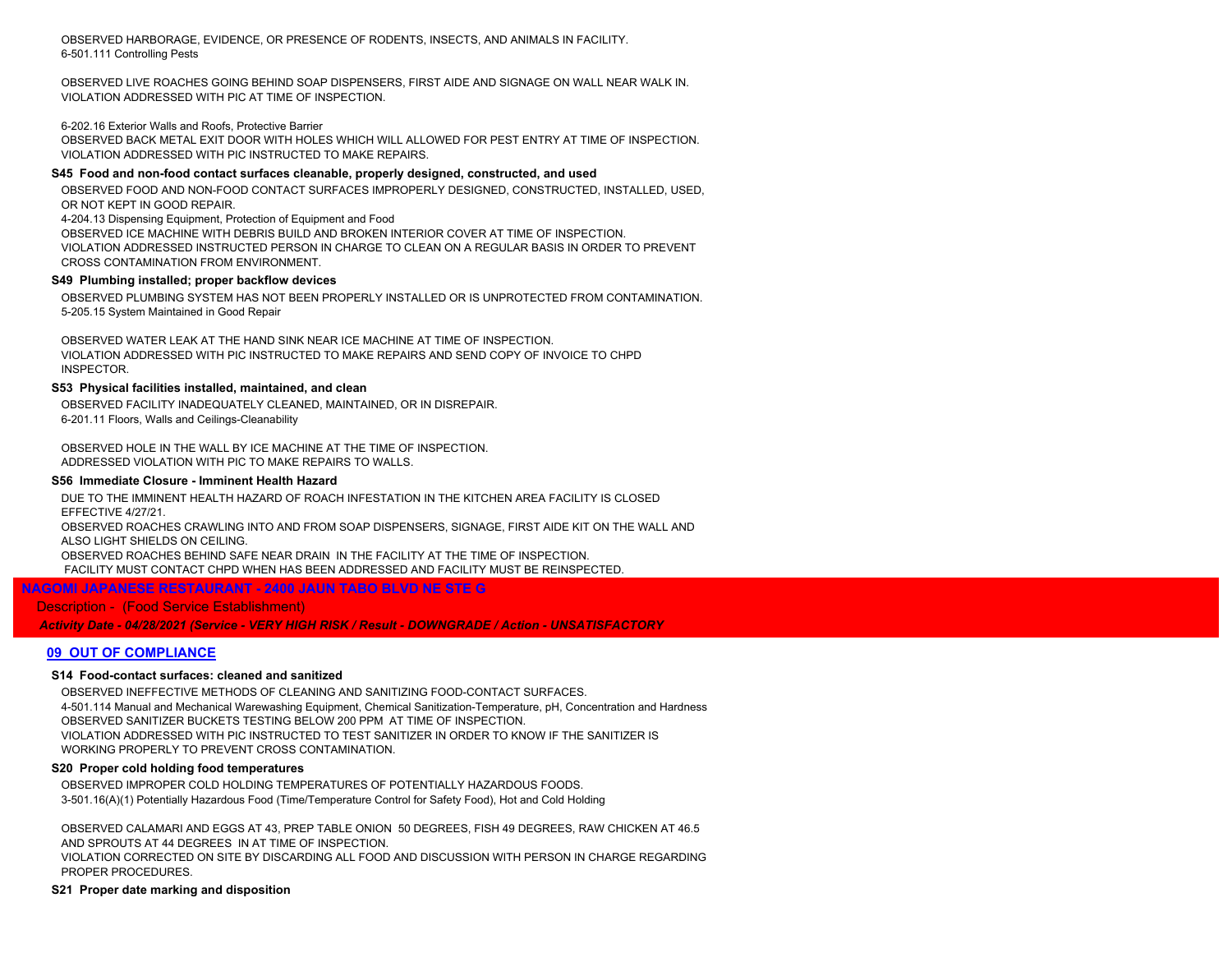OBSERVED DATE MARKED FOOD EXCEEDING TIME LIMIT OR DATE-MARKING IS NOT FOLLOWED. 3-501.17 Ready-To-Eat Potentially Hazardous Food (Time/Temperature Control for Safety Food), Date Marking

OBSERVED VEGGIES, FISH, EGG AND OTHER SUCH FOODS WITH NO DATE MARKING AT TIME OF INSPECTION. VIOLATION CORRECTED ON SITE BY PERSON IN CHARGE DISCARDING FOOD. INSTRUCTED THE PERSON IN CHARGE TO DATE MARK ALL FOODS IN THE WALK IN COOLER IN ORDER TO PREVENT FROM SERVING EXPIRED FOODS NOT TO EXCEED MORE THAN SEVEN DAYS.

### **S26 Toxic substances properly identified, stored, and used**

OBSERVED TOXIC SUBSTANCES ARE NOT PROPERLY IDENTIFIED, STORED, OR USED. **SEPARATION** 

#### 7-204.11 Sanitizers, Criteria-Chemicals

OBSERVED CHLORINE TESTING STRIP TURN BLACK NOT ABLE TO READ PPM AT TIME OF INSEPCTION VIOLATION ADDRESSED INSTRUCTED USE TEST STRIPS IN ORDER TO USE THE PROPER PPM.

#### **S27 Compliance with variance, specialized process, and HACCP plan**

OBSERVED UNAPPROVED SPECIALIZED FOOD PROCESS USED OR APPROVED VARIANCE NOT FOLLOWED. 3-502.11 Variance Requirement

OBSERVED THAT FACILITY IS NOT CURRENTLY FOLLOWING AGREED HACCAP PROGRAM. NO PH METER AT TIME OF INSPECTION.

VIOLATION ADDRESSED INSTRUCTED TO STOP THE SALES OF SUSHI UNTIL PH METER IS PURCHASED AND INFORMATION IS GIVEN TO CHPD INSPECTOR

#### **S30 Variance obtained for specialized processing method**

OBSERVED FACILITY NOT FOLLOWING AN APPROVED VARIANCE FOR SPECIALIZED PROCESSING METHOD. 8-103.11 Documentation of Proposed Variance and Justification

OBSERVED NO CURRENT DOCUMENTATION FOR SUSHI AS REQUIRED AT TIME OF INSPECTION. VIOLATION ADDRESSED INSTRUCTED PIC TO DOCUMENT ALL PH READING DAILY AS REQUIRED.

#### **S34 Thermometers provided and accurate**

OBSERVED FOOD THERMOMETERS MISSING, INACCURATE, OR NOT EASILY ACCESSIBLE FOR USE BY EMPLOYEES. 4-204-112 Temperature Measuring Devices-Functionality

OBSERVED THERMOMETERS NOT ABLE TO BE VERIFIED AT TIME OF INSPECTION.

VIOLATION ADDRESSED INSTRUCTED TO PLACE NEW THERMOMETERS IN ALL COOLERS IN ORDER TO BE ABLE TO VERIFIED TEMPS.

#### **S37 Contamination prevented during food preparation, storage and display**

OBSERVED INADEQUATE METHODS TO PREVENT FOOD CONTAMINATION DURING FOOD PREPARATION, STORAGE, AND DISPLAY.

3-305.11 Food Storage-Preventing Contamination from the Premises

OBSERVED FOOD NOT PROTECTED DURING STORAGE IN REACH IN SUCH AS EGG AND TEMPURA AT TIME OF INSPECTION.

INSTRUCTED PIC TO KEEP ALL FOODS COVERED IN ORDER TO PREVENT CROSS CONTAMINATION FROM ENVIRONMENT.

#### **S39 Wiping cloths: properly used and stored**

OBSERVED WIPING CLOTHS INAPPROPRIATELY STORED, USED, OR HELD IN IMPROPER SANITIZER CONCENTRATION. 3-304.14 Wiping Cloths, Use Limitation

OBSERVED SANITATION BUCKET STORED ON THE FLOOR IN PREP AREA AT TIME OF INSPECTION. VIOLATION CORRECTED ON SITE BY DISCUSSION THAT CLARIFIES THAT SANITATION BUCKETS SHOULD BE STORED OFF THE FLOOR TO PREVENT TRANSFERRING OF CONTAMINATION TO FOOD EQUIPMENT, UTENSILS OR LINENS.

#### **S4 Proper eating, tasting, drinking, or tobacco use**

EVIDENCE OF EMPLOYEE FOOD, OPEN DRINKS, OR TOBACCO USE IN FOOD PREP AREA.

2-401.11 Eating, Drinking or Using Tobacco

OBSERVED IMPROPER WATER BOTTLE (NO LID OR STRAW) DRINK STORED ON THE PREP TABLE IN SUSHI AREA AT THE TIME OF INSPECTION.

VIOLATION ADDRESSED AND INSTRUCTED PERSON IN CHARGE THAT ALL EMPLOYEE DRINKS MUST BE IN A CONTAINER THAT CAN EFFECTIVELY PREVENTS HAND TO MOUTH CONTACT. (EX. A CUP WITH A TIGHT- FITTING LID AND STRAW). THEY MUST BE STORED BELOW OR AWAY FROM THE FOOD PREP / STORAGE AREAS. NO EATING OR SMOKING IS ALLOWED IN THE FOOD AREAS IN ORDER TO PREVENT CONTAMINATION BY HANDS.

#### **S41 In-use utensils: properly stored**